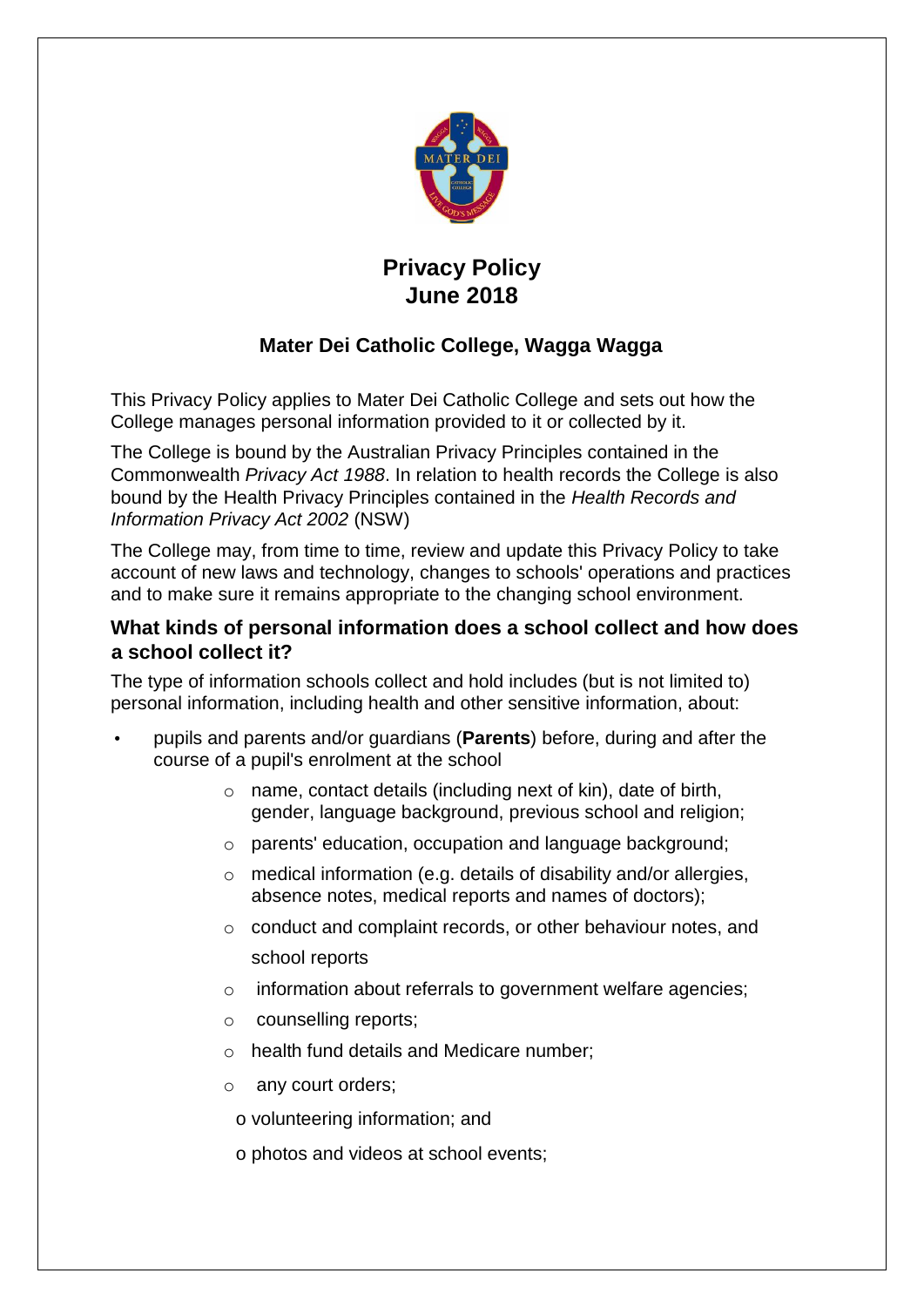- job applicants, staff members, volunteers and contractors, including:
	- o name, contact details (including next of kin), date of birth, and religion;
	- o information on job application;
	- o professional development history;
	- o salary and payment information, including superannuation details;
	- $\circ$  medical information (e.g. details of disability and/or allergies, and medical certificates);
	- o complaint records and investigation reports; o leave details;
	- o photos and videos at school events; o workplace surveillance information;
	- o work emails and private emails (when using work email address) and Internet browsing history; and
- other people who come into contact with the school, including name and contact details and any other information necessary for the particular contact with the school.

*Personal Information you provide:* A school will generally collect personal information held about an individual by way of forms filled out by Parents or pupils, face-to-face meetings and interviews, emails and telephone calls. On occasions people other than Parents and pupils provide personal information.

**Personal Information provided by other people:** In some circumstances a school may be provided with personal information about an individual from a third party, for example a report provided by a medical professional or a reference from another school.

*Exception in relation to employee records*: Under the Privacy and the Health Records Act, the Australian Privacy Principles and Health Privacy Principles do not apply to an employee record. As a result, this Privacy Policy does not apply to the school's treatment of an employee record, where the treatment is directly related to a current or former employment relationship between the school and employee.

#### **How will a school use the personal information you provide?**

A school will use personal information it collects from you for the primary purpose of collection, and for such other secondary purposes that are related to the primary purpose of collection and reasonably expected, or to which you have consented.

*Pupils and Parents:* In relation to personal information of pupils and Parents, a school's primary purpose of collection is to enable the school to provide schooling to pupils enrolled at the school, exercise its duty of care, and perform necessary associated administrative activities, which will enable pupils to take part in all the activities of the school. This includes satisfying the needs of Parents, the needs of the pupil and the needs of the CSO/System and school throughout the whole period the pupil is enrolled at the school.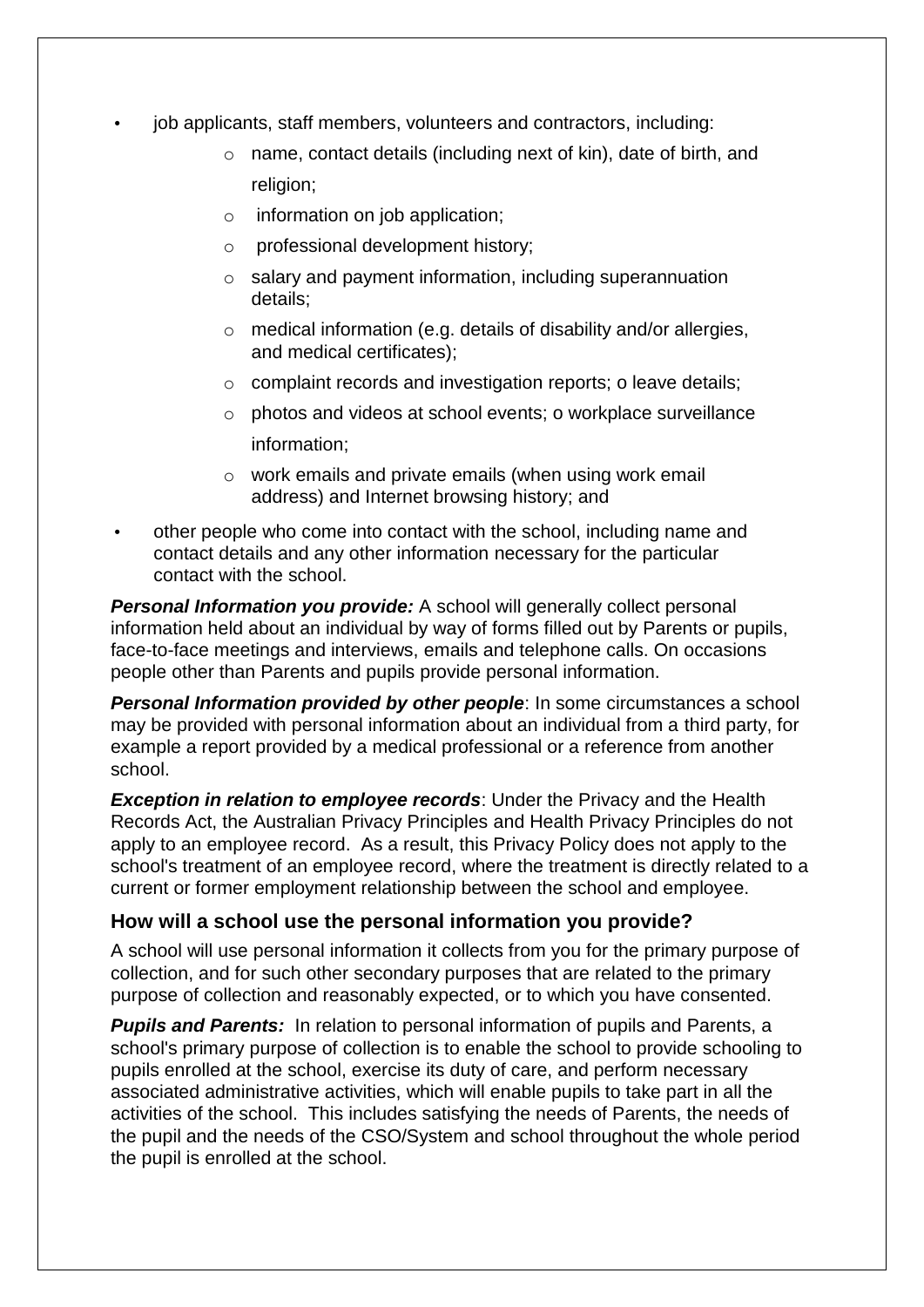The purposes for which the College uses personal information of pupils and Parents include:

- to keep Parents informed about matters related to their child's schooling, through correspondence, newsletters and magazines;
- day-to-day administration;
- looking after pupils' educational, social, spiritual and medical wellbeing;
- seeking donations and marketing for the school; and
- to satisfy the College's legal obligations and allow the school to discharge its duty of care.

In some cases where a school requests personal information about a pupil or Parent, if the information requested is not obtained, the school may not be able to enrol or continue the enrolment of the pupil or permit the pupil to take part in a particular activity.

*Job applicants and contractors:* In relation to personal information of job applicants and contractors, a school's primary purpose of collection is to assess and (if successful) to engage the applicant or contractor, as the case may be.

The purposes for which a school uses personal information of job applicants and contractors include:

- administering the individual's employment or contract, as the case may be;
- for insurance purposes;
- seeking funds and marketing for the school; and
- satisfying the College's legal obligations, for example, in relation to child protection legislation.

*Volunteers:* A school also obtains personal information about volunteers who assist the school in its functions or conduct associated activities, such as [alumni associations], to enable the school and the volunteers to work together.

*Marketing and fundraising:* Schools treat marketing and seeking donations for the future growth and development of the school as an important part of ensuring that the school continues to be a quality learning environment in which both pupils and staff thrive. Personal information held by a school may be disclosed to an organisation that assists in the school's fundraising, for example, the school's Foundation or alumni organisation [or, on occasions, external fundraising organisations].

Parents, staff, contractors and other members of the wider school community may from time to time receive fundraising information. School publications, like newsletters and magazines, which include personal information, may be used for marketing purposes.

*Exception in relation to related schools*: The Privacy Act allows each school, being legally related to each of the other schools conducted by the CSO/System to share personal (but not sensitive) information with other schools conducted by the CSO/System. Other CSO/System, schools may then only use this personal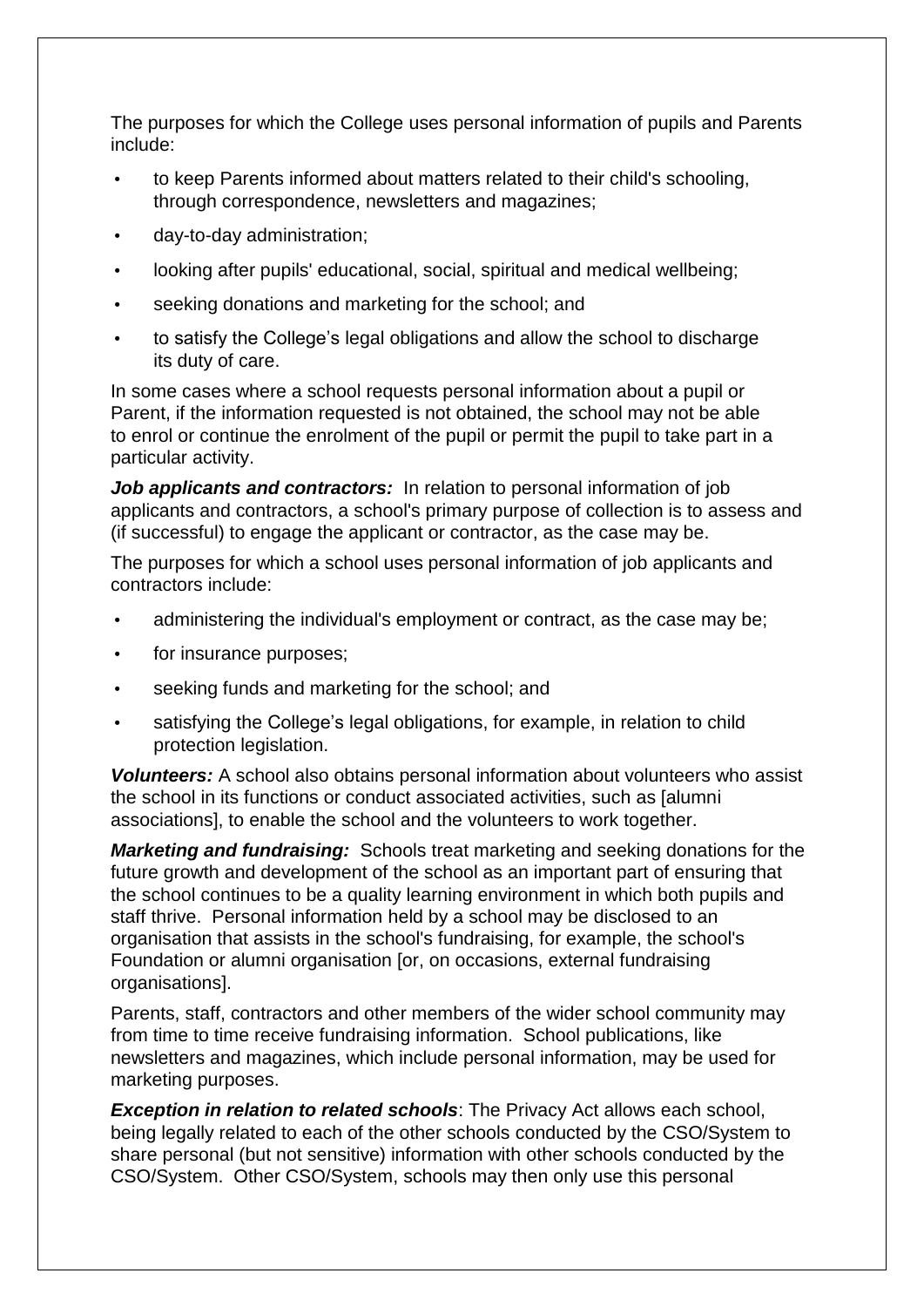information for the purpose for which it was originally collected by the CSO/System. This allows schools to transfer information between them, for example, when a pupil transfers from a CSO/System school to another school conducted by the CSO/System.

#### **Who might a school disclose personal information to and store your information with?**

A school may disclose personal information, including sensitive information, held about an individual for educational, administrative and support purposes. This may include to:

- other schools and teachers at those schools;
- government departments (including for policy and funding purposes);
- the CSO, the Catholic Schools NSW, the school's local diocese and the parish, other related church agencies/entities, and schools within other Dioceses/other Dioceses;
- the school's local parish;
- medical practitioners;
- people providing educational, support and health services to the school, including specialist visiting teachers, [sports] coaches, volunteers, and counsellors;
- providers of specialist advisory services and assistance to the school, including in the area of Human Resources, child protection and students with additional needs:
- providers of learning and assessment tools;
- assessment and educational authorities, including the Australian Curriculum, Assessment and Reporting Authority (ACARA) and NAPLAN Test Administration Authorities (who will disclose it to the entity that manages the online platform for NAPLAN);
- people providing administrative and financial services to the school;
- recipients of school publications, such as newsletters and magazines;
- pupils' parents or guardians;
- anyone you authorise the school to disclose information to; and
- anyone to whom we are required or authorised to disclose the information by law, including child protection laws.

*Sending and storing information overseas:* A school may disclose personal information about an individual to overseas recipients, for instance, to facilitate a school exchange. However, a school will not send personal information about an individual outside Australia without:

• obtaining the consent of the individual (in some cases this consent will be implied); or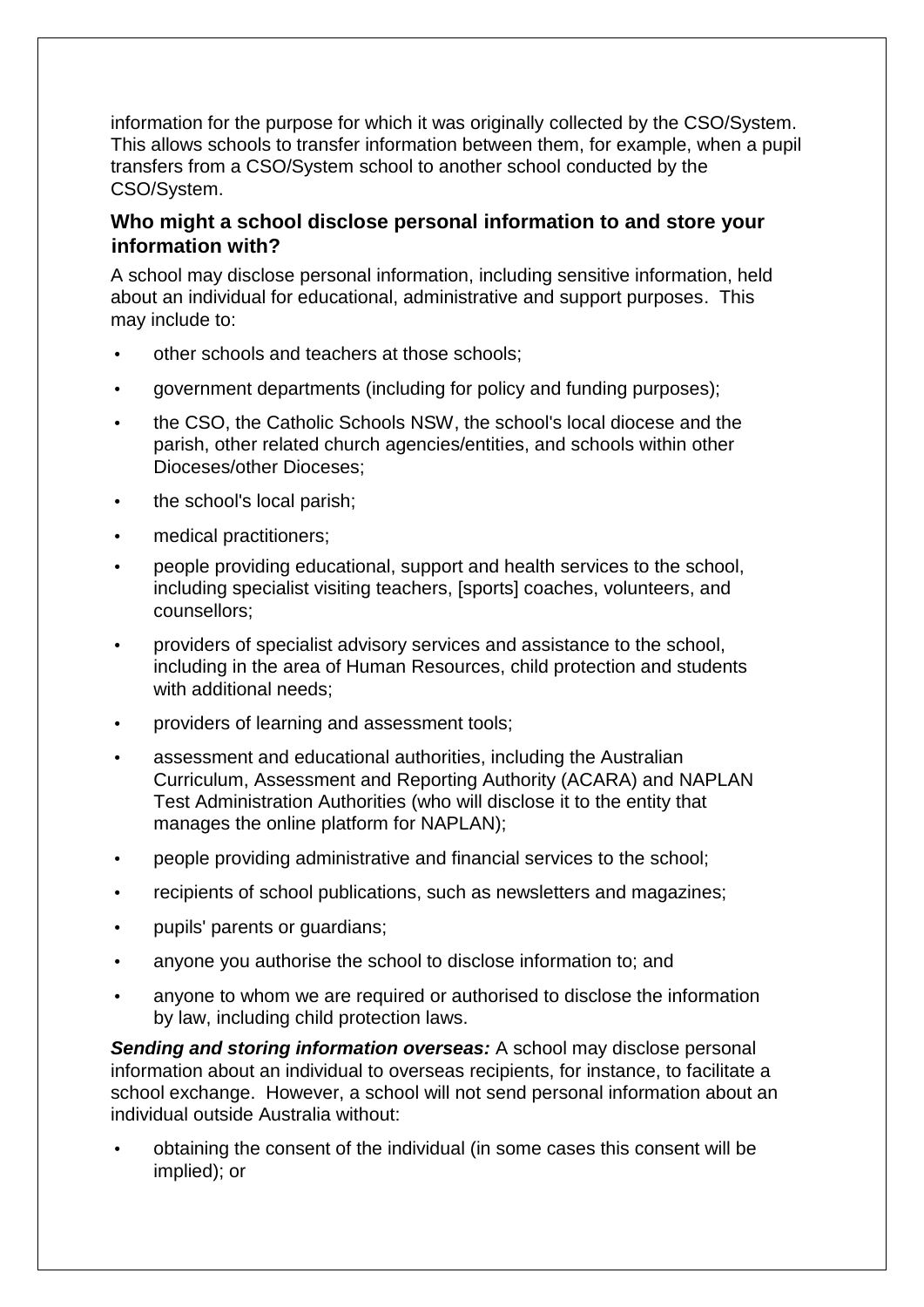• otherwise complying with the Australian Privacy Principles or other applicable privacy legislation.

The school may use online or 'cloud' service providers to store personal information and to provide services to the school that involve the use of personal information, such as services relating to email, instant messaging and education and assessment applications. Some limited personal information may also be provided to these service providers to enable them to authenticate users that access their services. This personal information may be stored in the 'cloud' which means that it may reside on a cloud service provider's servers which may be situated outside Australia.\*\*

An example of such a cloud service provider is Google. Google provides the 'Google Apps for Education' (GAFE) including Gmail, and stores and processes limited personal information for this purpose. School personnel, the CSO, the CSNSW and their service providers may have the ability to access, monitor, use or disclose emails, communications (e.g. instant messaging), documents and associated administrative data for the purposes of administering GAFE and ensuring its proper use.

#### **How does a school treat sensitive information?**

In referring to 'sensitive information', a school means: information relating to a person's racial or ethnic origin, political opinions, religion, trade union or other professional or trade association membership, philosophical beliefs, sexual orientation or practices or criminal record, that is also personal information; health information and biometric information about an individual.

Sensitive information will be used and disclosed only for the purpose for which it was provided or a directly related secondary purpose, unless you agree otherwise, or the use or disclosure of the sensitive information is allowed by law.

#### **Management and security of personal information**

The CSO/System and the College's staff are required to respect the confidentiality of pupils' and Parents' personal information and the privacy of individuals.

Each school has in place steps to protect the personal information the school holds from misuse, interference and loss, unauthorised access, modification or disclosure by use of various methods including locked storage of paper records and password access rights to computerised records.

# **Access and correction of personal information**

Under the Commonwealth Privacy Act and Health Records Act, an individual has the right to seek and obtain access to any personal information which the CSO/System or a school holds about them and to advise the CSO/System or the school of any perceived inaccuracy. There are some exceptions to this right set out in the Act. Pupils will generally be able to access and update their personal information through their Parents, but older pupils may seek access and correction themselves.

There are some exceptions to these rights set out in the applicable legislation.

To make a request to access or to update any personal information the CSO/System or a school holds about you or your child, please contact the school's Principal by telephone or in writing.